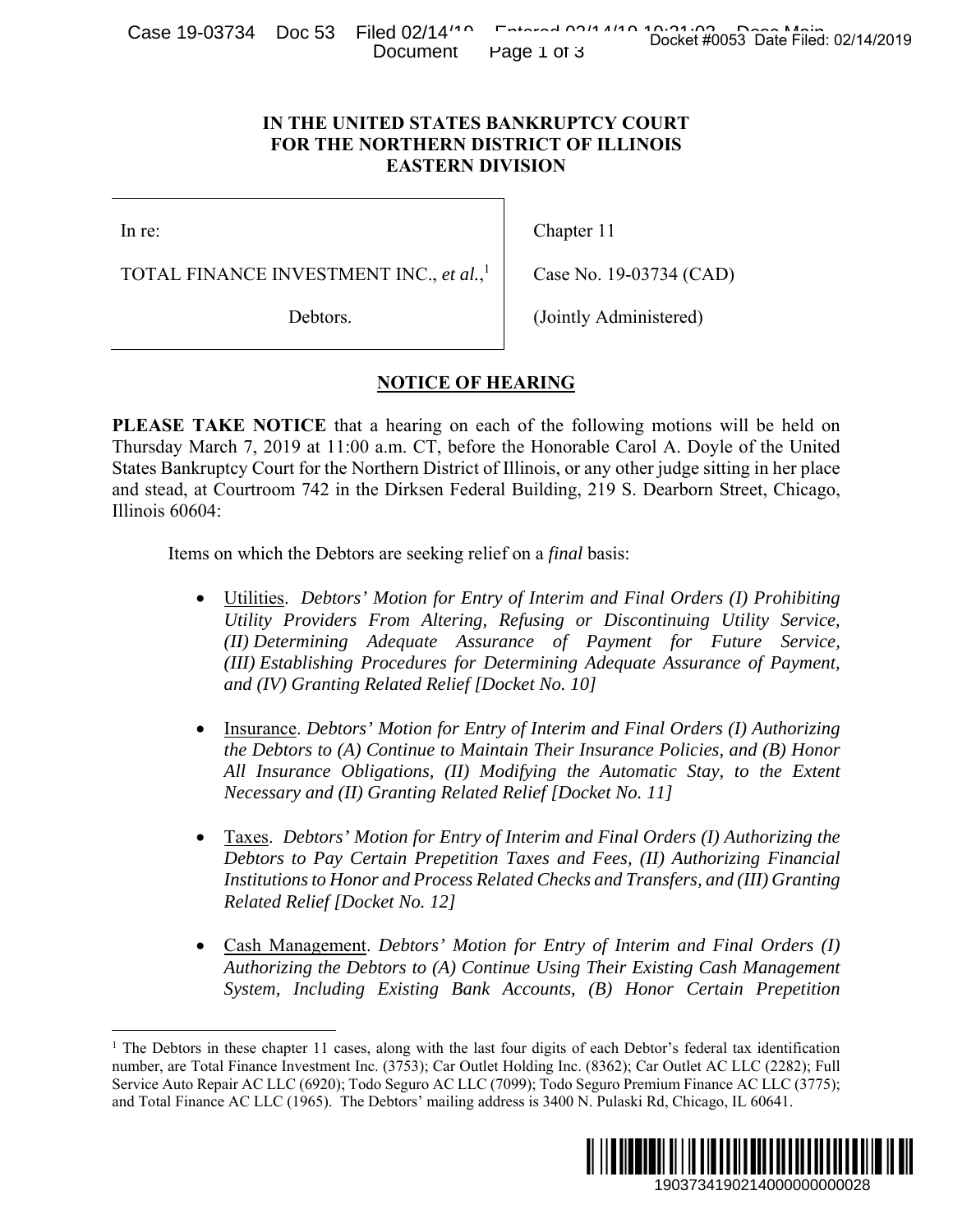## Case 19-03734 Doc 53 Filed 02/14/19 Entered 02/14/19 19:21:03 Desc Main Document Page 2 of 3

*Obligations Related Thereto, (C) Continue Interdebtor Transactions, and (D) Maintain Existing Business Forms and (II) Granting Related Relief [Docket No. 13]*

- Employee Wages. *Debtors' Motion for Entry of Interim and Final Orders (I) Authorizing the Debtors to (A) Pay Prepetition Wages, Salaries, Commissions, Bonuses, Employee Benefits, Prepetition Payroll Taxes, and Other Obligations and (B) Maintain Compensation and Benefits Programs and Pay Related Administrative Obligations, (II) Authorizing Applicable Banks and Other Financial Institutions to Honor and Process Related Checks and Transfers, and (III) Granting Related Relief [Docket No. 14]*
- Lien Claimants. *Debtors' Motion for Entry of Interim and Final Orders (I) Authorizing the Debtors to Pay Prepetition Claims of Certain Lien Claimants and (II) Granting Related Relief [Docket No. 15]*
- Customer Programs. *Debtors' Motion for Entry of Interim and Final Orders Authorizing Debtors to (I) Maintain and Administer Prepetition Customer Programs and Practices, (II) Pay and Honor Related Prepetition and Post Petition Obligations, (III) Pay and Honor Credit Card Chargebacks and Processing Fees, and (IV) Granting Related Relief [Docket No. 16]*
- DIP Financing and Cash Collateral. *Debtors' Motion for Entry of Interim and Final Orders (I) Authorizing (A) Secured Post-Petition Financing on a Super-Priority Basis Pursuant to 11 U.S.C. § 364, (B) Use of Cash Collateral Pursuant to 11 U.S.C. § 363 and (C) Grant of Adequate Protection Pursuant to 11 U.S.C. §§ 363 and 364, (II) Scheduling a Final Hearing Pursuant to Bankruptcy Rule 4001(c), and (III) Granting Related Relief [Docket No. 18]*
- Sales Tax Determination Motion. *Debtors' Motion For Entry of an Order, Pursuant to 11 U.S.C. §§ 105(a) and 505 and 28 U.S.C. § 1334, (I) Determining the Debtors' Entitlement to Certain Illinois Sales Tax Credits and (II) Granting Related Relief [Docket No. 23]*

**PLEASE TAKE FURTHER NOTICE** that hearing dates and times as well as copies of all documents are available for free of charge by visiting the case website maintained by the Debtors' notice and claims agent, Kurtzman Carson Consultants LLC, available at http://kccllc.net/totalfinance. You may also obtain copies of any pleadings by visiting the Court's website at www.ilnb.uscourts.gov in accordance with the procedures and fees set forth therein.